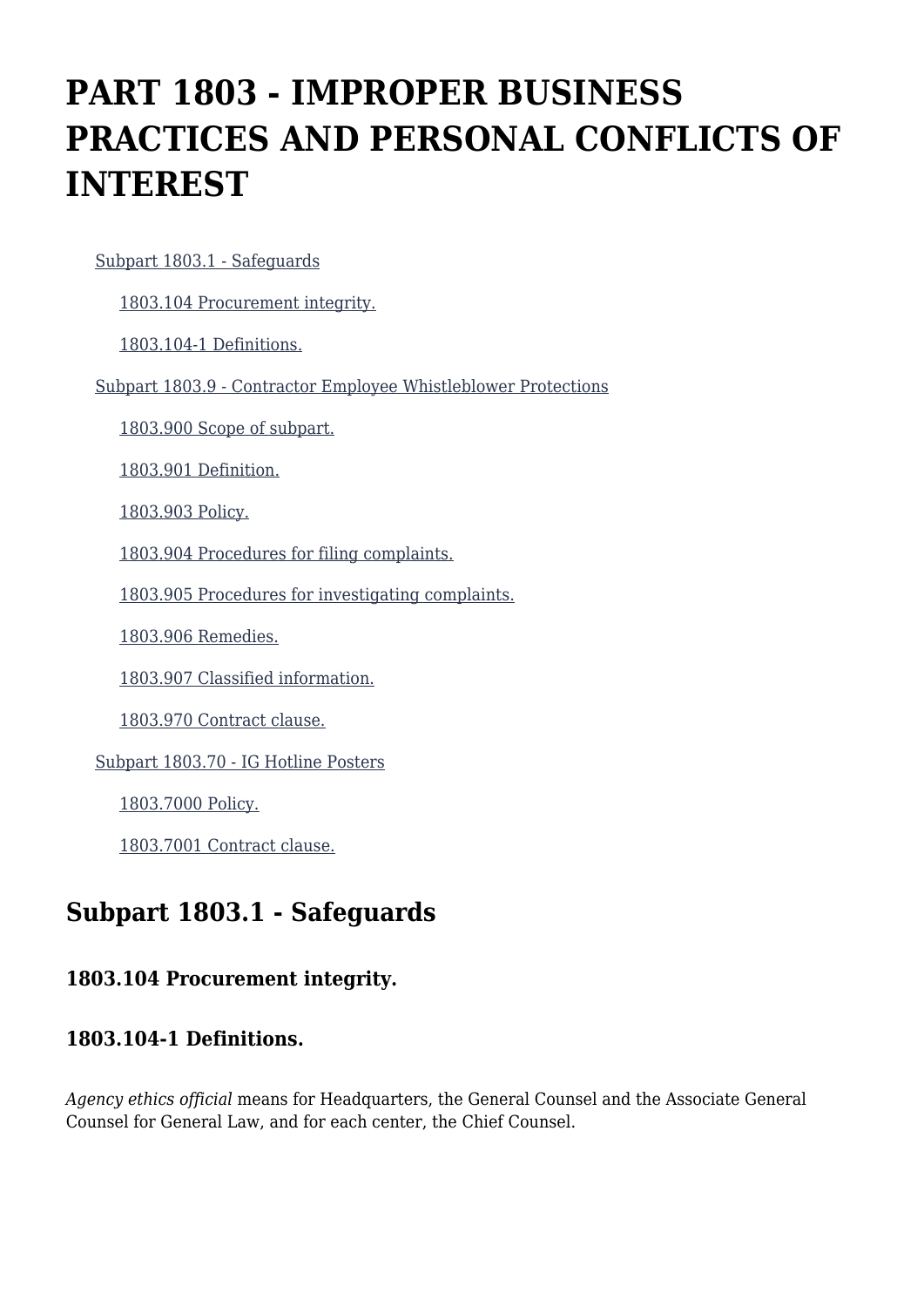# **Subpart 1803.9 - Contractor Employee Whistleblower Protections**

Source: 79 FR 43959, July 29, 2014, unless otherwise noted.

# **1803.900 Scope of subpart.**

This subpart applies to NASA instead of FAR subpart 3.9.

(a) This subpart implements 10 U.S.C. 2409 as amended by section 846 of the National Defense Authorization Act for Fiscal Year 2008 (Pub. L. 110-181), section 842 of the National Defense Authorization Act for Fiscal Year 2009 (Pub. L. 110-417), and section 827 of the National Defense Authorization Act for Fiscal Year 2013 (Pub. L. 112-239).

(b) This subpart does not apply to any element of the intelligence community, as defined in 50 U.S.C. 3003(4). This subpart does not apply to any disclosure made by an employee of a contractor or subcontractor of an element of the intelligence community if such disclosure -

(1) Relates to an activity or an element of the intelligence community; or

(2) Was discovered during contract or subcontract services provided to an element of the intelligence community.

### **1803.901 Definition.**

*Abuse of authority,* as used in this subpart, means an arbitrary and capricious exercise of authority that is inconsistent with the mission of NASA or the successful performance of a NASA contract.

### **1803.903 Policy.**

(a) *Policy.* 10 U.S.C. 2409 prohibits contractors or subcontractors from discharging, demoting, or otherwise discriminating against an employee as a reprisal for disclosing, to any of the entities listed at paragraph (b) of this section, information that the employee reasonably believes is evidence of gross mismanagement of a NASA contract, a gross waste of NASA funds, an abuse of authority relating to a NASA contract, a substantial and specific danger to public health or safety, or a violation of law, rule, or regulation related to a NASA contract (including the competition for or negotiation of a contract). Such reprisal is prohibited even if it is undertaken at the request of an executive branch official, unless the request takes the form of a non-discretionary directive and is within the authority of the executive branch official making the request.

(b) Entities to whom disclosure may be made:

(1) A Member of Congress or a representative of a committee of Congress.

(2) The NASA Inspector General or any other Inspector General that has oversight over contracts awarded by or on behalf of NASA.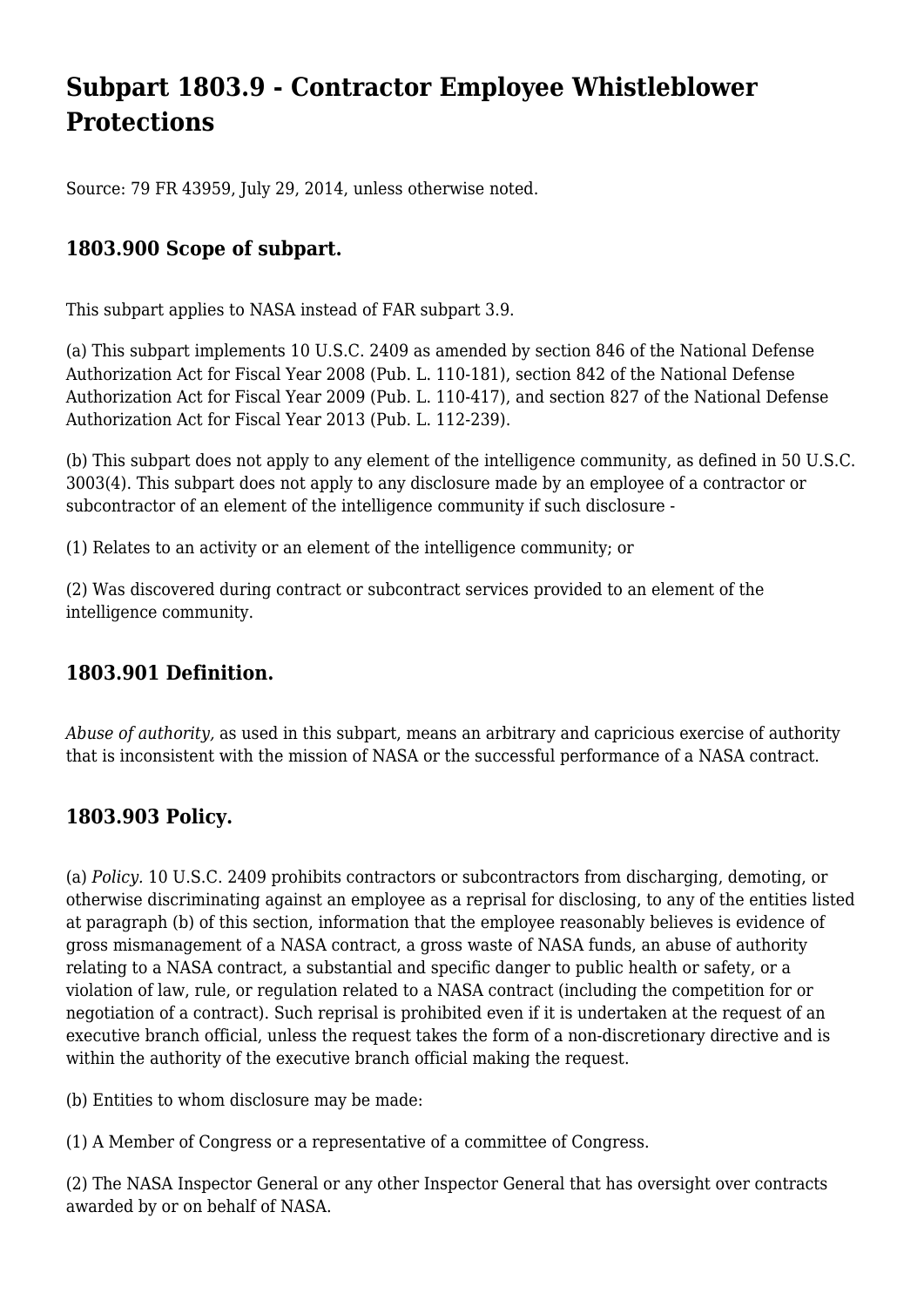(3) The Government Accountability Office.

(4) A NASA employee responsible for contract oversight or management.

(5) An authorized official of the Department of Justice or other law enforcement agency.

(6) A court or grand jury.

(7) A management official or other employee of the contractor or subcontractor who has the responsibility to investigate, discover, or address misconduct.

(c) *Disclosure clarified.* An employee who initiates or provides evidence of contractor or subcontractor misconduct in any judicial or administrative proceeding relating to waste, fraud, or abuse on a NASA contract shall be deemed to have made a disclosure.

(d) *Contracting officer actions.* A contracting officer who receives a complaint of reprisal of the type described in paragraph (a) of this section shall forward it to legal counsel and to the NASA Inspector General.

# **1803.904 Procedures for filing complaints.**

(a) Any employee of a contractor or subcontractor who believes that he or she has been discharged, demoted, or otherwise discriminated against contrary to the policy in [1803.903](https://login.acquisition.gov/%5Brp:link:nfs-part-1803%5D#Section_1803_903_T48_604163213) may file a complaint with the Inspector General of NASA.

(b) A complaint may not be brought under this section more than three years after the date on which the alleged reprisal took place.

(c) The complaint shall be signed and shall contain -

(1) The name of the contractor;

(2) The contract number, if known; if not known, a description reasonably sufficient to identify the contract(s) involved;

(3) The violation of law, rule, or regulation giving rise to the disclosure;

(4) The nature of the disclosure giving rise to the discriminatory act, including the party to whom the information was disclosed; and

(5) The specific nature and date of the reprisal.

# **1803.905 Procedures for investigating complaints.**

(a) Unless the NASA Inspector General makes a determination that the complaint is frivolous, fails to allege a violation of the prohibition in [1803.903](https://login.acquisition.gov/%5Brp:link:nfs-part-1803%5D#Section_1803_903_T48_604163213), or has been previously addressed in another Federal or State judicial or administrative proceeding initiated by the complainant, the NASA Inspector General will investigate the complaint.

(b) If the NASA Inspector General determines that a complaint merits further investigation, the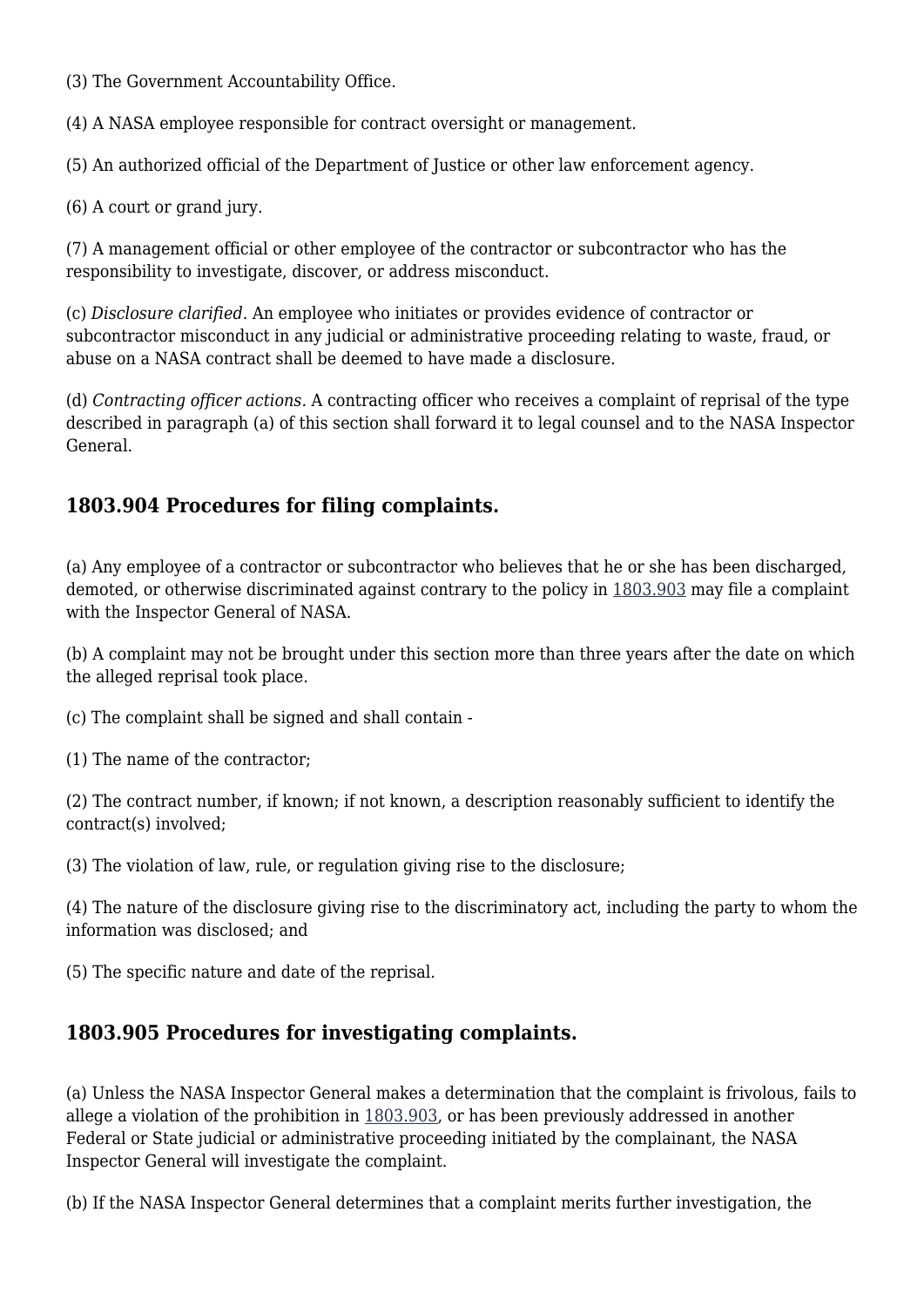NASA Inspector General will -

(1) Notify the complainant, the contractor alleged to have committed the violation, and the head of the Agency;

(2) Conduct an investigation; and

(3) Provide a written report of findings to the complainant, the contractor alleged to have committed the violation, and the head of the Agency.

(c) The NASA Inspector General -

(1) Will determine that the complaint is frivolous or will submit the report addressed in paragraph (b) of this section within 180 days after receiving the complaint; and

(2) If unable to submit a report within 180 days, will submit the report within the additional time period, up to 180 days, to which the person submitting the complaint agrees.

(d) The NASA Inspector General may not respond to any inquiry or disclose any information from or about any person alleging the reprisal, except to the extent that such response or disclosure is -

(1) Made with the consent of the person alleging reprisal;

(2) Made in accordance with 5 U.S.C. 552a (the Freedom of Information Act) or as required by any other applicable Federal law; or

(3) Necessary to conduct an investigation of the alleged reprisal.

(e) The legal burden of proof specified at paragraph (e) of 5 U.S.C. 1221 (Individual Right of Action in Certain Reprisal Cases) shall be controlling for the purposes of an investigation conducted by the NASA Inspector General, decision by the head of the Agency, or judicial or administrative proceeding to determine whether prohibited discrimination has occurred.

### **1803.906 Remedies.**

(a) Not later than 30 days after receiving a NASA Inspector General report in accordance with [1803.905,](https://login.acquisition.gov/%5Brp:link:nfs-part-1803%5D#Section_1803_905_T48_604163215) the head of the Agency shall determine whether sufficient basis exists to conclude that the contractor has subjected the complainant to a reprisal as prohibited by [1803.903](https://login.acquisition.gov/%5Brp:link:nfs-part-1803%5D#Section_1803_903_T48_604163213) and shall either issue an order denying relief or shall take one or more of the following actions:

(1) Order the contractor to take affirmative action to abate the reprisal.

(2) Order the contractor to reinstate the person to the position that the person held before the reprisal, together with compensatory damages (including back pay), employment benefits, and other terms and conditions of employment that would apply to the person in that position if the reprisal had not been taken.

(3) Order the contractor to pay the complainant an amount equal to the aggregate amount of all costs and expenses (including attorneys' fees and expert witnesses' fees) that were reasonably incurred by the complainant for, or in connection with, bringing the complaint regarding the reprisal, as determined by the head of the Agency.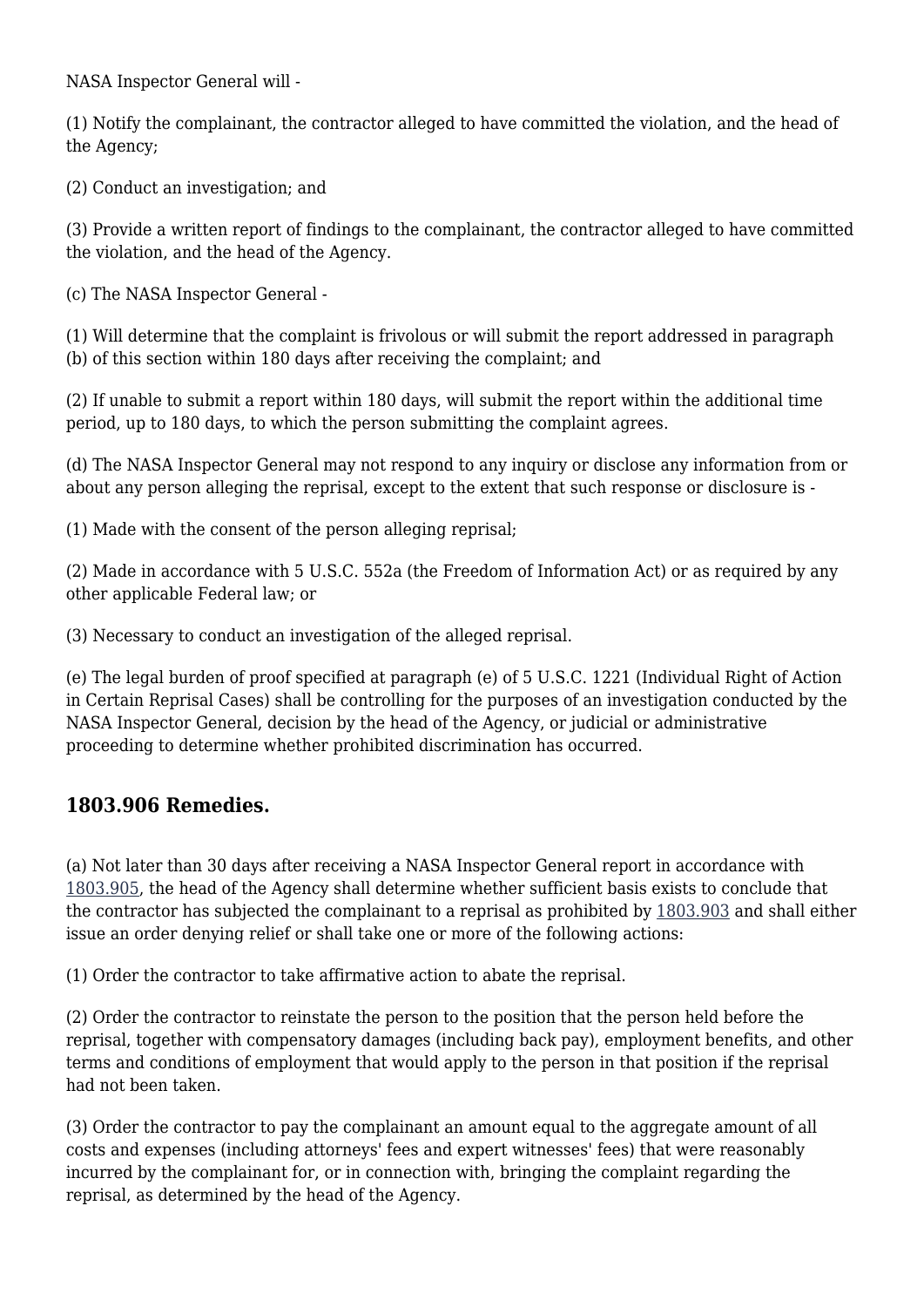(b) If the head of the Agency issues an order denying relief or has not issued an order within 210 days after the submission of the complaint or within 30 days after the expiration of an extension of time granted in accordance with  $1803.905(3)$ (ii), and there is no showing that such delay is due to the bad faith of the complainant -

(1) The complainant shall be deemed to have exhausted all administrative remedies with respect to the complaint; and

(2) The complainant may bring a de novo action at law or equity against the contractor to seek compensatory damages and other relief available under 10 U.S.C. 2409 in the appropriate district court of the United States, which shall have jurisdiction over such an action without regard to the amount in controversy. Such an action shall, at the request of either party to the action, be tried by the court with a jury. An action under this authority may not be brought more than two years after the date on which remedies are deemed to have been exhausted.

(c) Whenever a contractor fails to comply with an order issued by the head of agency in accordance with 10 U.S.C. 2409, the head of the Agency or designee shall request the Department of Justice to file an action for enforcement of such order in the United States district court for a district in which the reprisal was found to have occurred. In any action brought under this paragraph, the court may grant appropriate relief, including injunctive relief, compensatory and exemplary damages, and reasonable attorney fees and costs. The person upon whose behalf an order was issued may also file such an action or join in an action filed by the head of the agency.

(d) Any person adversely affected or aggrieved by an order issued by the head of the Agency in accordance with 10 U.S.C. 2409 may obtain judicial review of the order's conformance with the law, and the implementing regulation, in the United States Court of Appeals for a circuit in which the reprisal is alleged in the order to have occurred. No petition seeking such review may be filed more than 60 days after issuance of the order by the head of the agency or designee. Review shall conform to chapter 7 of title 5, United States Code. Filing such an appeal shall not act to stay the enforcement of the order by the head of an agency, unless a stay is specifically entered by the court.

(e) The rights and remedies provided for in this subpart may not be waived by any agreement, policy, form, or condition of employment.

# **1803.907 Classified information.**

Nothing in this subpart provides any rights to disclose classified information not otherwise provided by law.

# **1803.970 Contract clause.**

Use the clause at [1852.203-71](https://login.acquisition.gov/%5Brp:link:nfs-part-1852%5D#Section_1852_203_71_T48_6042344112), Requirement to Inform Employees of Whistleblower Rights, in all solicitations and contracts.

# **Subpart 1803.70 - IG Hotline Posters**